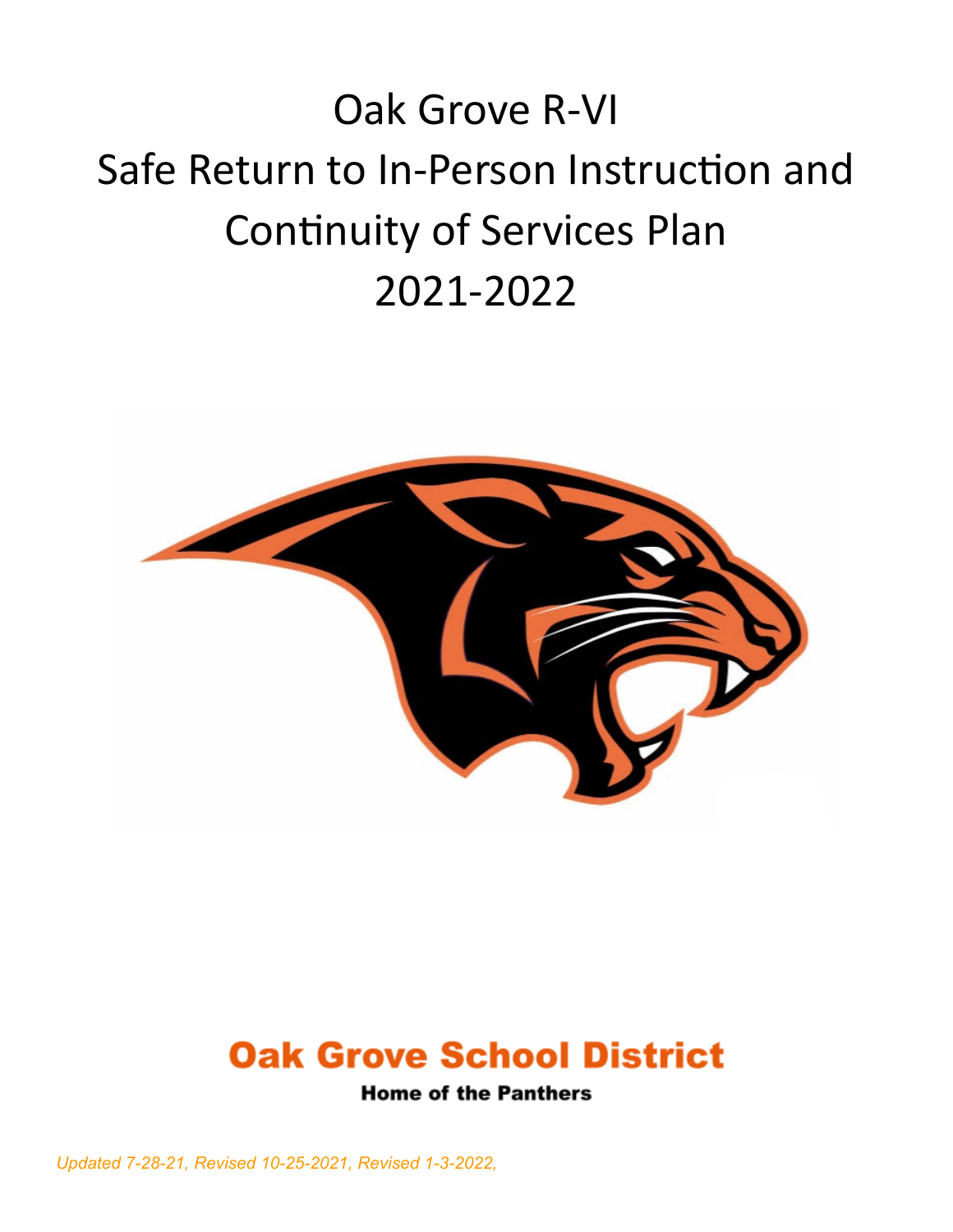## **Oak Grove R-VI Safe Return to Instruction**

Oak Grove R-VI School District is excited to see students return to the buildings for in person learning on August 23rd, 2021. At this time, instruction through the Oak Grove R-VI School District will be fully in person Monday - Friday with a "layered" strategy to lessen the impacts of the COVID-19 pandemic. There will be no Oak Grove Virtual Instruction for the 21-22 school year. Families wishing to attend virtual instruction will use one of the district's virtual providers. Launch is currently the most widely used online instruction provider used within the district.

As the pandemic has progressed, so has the district's mitigation strategies. As of January 3rd, 2022, Oak Grove School District has 5 full days of in person instruction. We continue to rely on the county health department for guidance and information.

OGR6 will make every effort to minimize contact to COVID-19 and other communicable diseases; however, attending school will inherently introduce a greater risk of exposure.

OGR6 plans on moving forward with school unless the federal, state, county, or local health departments require us to close.

Procedures may or can be modified at any time. It is impossible to plan for every scenario and situation. OGR6 works with the Jackson County Health Department (JaCo), Missouri Department of Health and Senior Services (DHSS), the Missouri Department of Elementary and Secondary Education (DESE), the Governor's Office, and Center for Disease Control (CDC). We regularly review new and updated data, recommendations and guidance from these and other health related agencies. We greatly appreciate your feedback to support our collaborative efforts to ensure the education and health of our entire Oak Grove community.

#### **Prevention Strategies**

The Oak Grove School District uses a layered approach as recommended by the Centers for Disease Control (CDC). In it's updated "Guidance for COVID-19 Prevention in K-12 Schools", the Center stresses the importance of multiple mitigation strategies.The more strategies an individual or an organization can use the less the risk of exposure.

| <b>Mitigation Strategy</b>            | <b>Oak Grove R-VI Response</b>                                                                                                                                                                                                                                            |
|---------------------------------------|---------------------------------------------------------------------------------------------------------------------------------------------------------------------------------------------------------------------------------------------------------------------------|
| Vaccinations for eligible individuals | $\triangleright$ "Vaccination is currently the leading public<br>health prevention strategy to end the<br>COVID-19 pandemic. Promoting vaccination<br>can help schools safely return to in-person<br>learning as well as extracurricular activities<br>and sports." (CDC) |

*Updated 7-28-21, Revised 10-25-2021, Revised 1-3-2022,*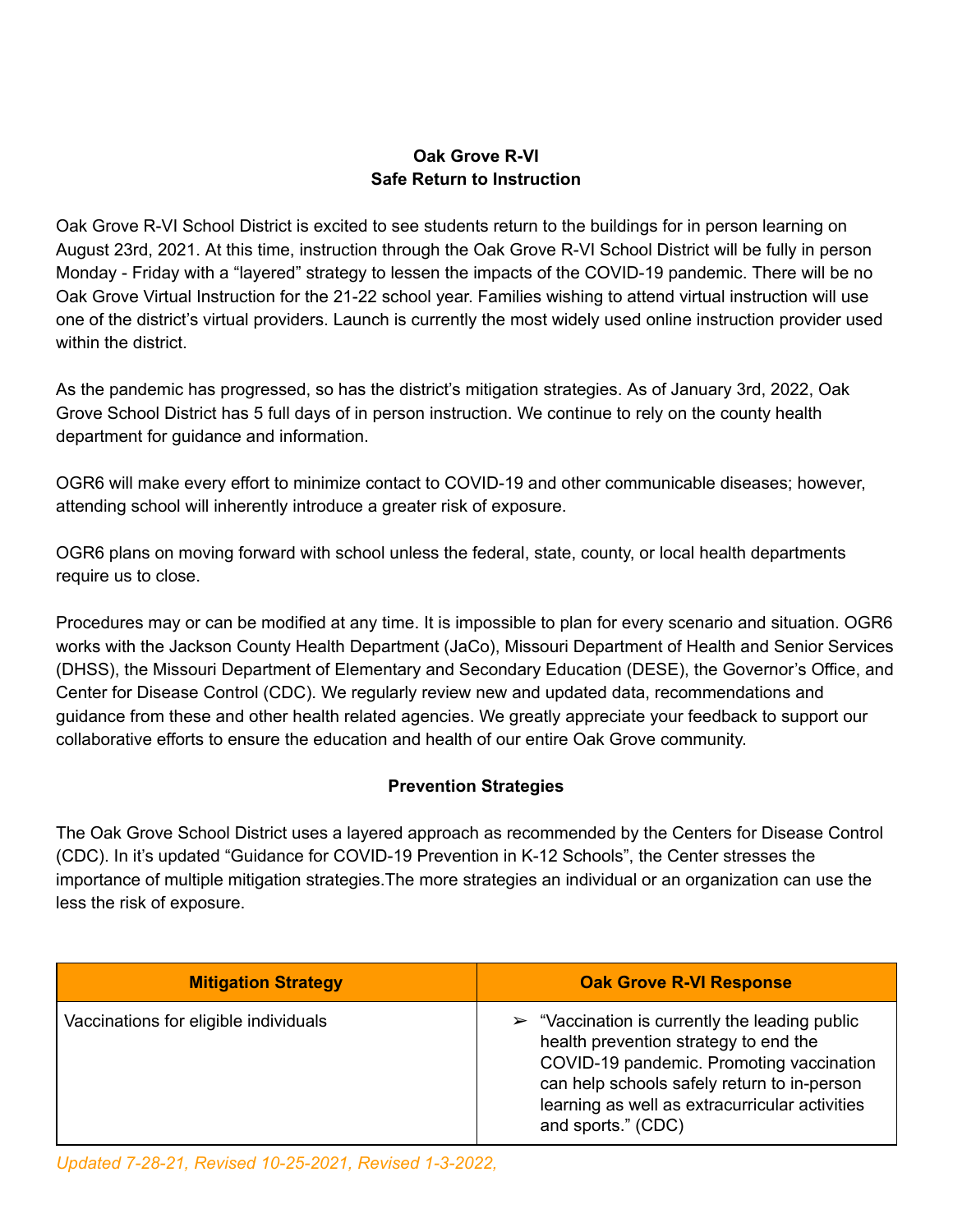|                                                    | $\triangleright$ Family responsibility and decision<br>$\triangleright$ OGR6 will host vaccination clinics when<br>possible                                                                                                                                                                                                                                                                                                                                                                                                                                                                                                                                                                                                                                                                                                                                           |
|----------------------------------------------------|-----------------------------------------------------------------------------------------------------------------------------------------------------------------------------------------------------------------------------------------------------------------------------------------------------------------------------------------------------------------------------------------------------------------------------------------------------------------------------------------------------------------------------------------------------------------------------------------------------------------------------------------------------------------------------------------------------------------------------------------------------------------------------------------------------------------------------------------------------------------------|
| Masks - consistent and correct wearing             | $\triangleright$ *On July 28th the CDC updated it's guidance<br>and recommended for all individuals (ages 2<br>and older) to be masked indoors regardless<br>of vaccination status. As of January 6, 2022<br>this guidance continues.<br>$\triangleright$ Consistent and correct mask use by people<br>is especially important indoors and in<br>crowded settings, when physical distancing<br>cannot be maintained." (CDC)<br>$\triangleright$ Family responsibility and decision<br>$\triangleright$ OGR6 has consistently followed Jackson<br>County's guidance concerning masks. It is a<br>recommendation, so the district recommends<br>masks. If the county, state, federal<br>government or a vote by the OGR6 school<br>board mandates masks, the district will follow.<br>$\triangleright$ Per Federal mandate - masks will be required<br>on school buses. |
| <b>Physical Distancing</b>                         | $\triangleright$ "CDC recommends schools maintain at least<br>3 feet of physical distance between students<br>within classrooms, combined with indoor<br>mask wearing by people who are not fully<br>vaccinated, to reduce transmission<br>risk."(CDC)<br>$\triangleright$ OGR6 will make every effort to increase<br>distances between students but cannot<br>guarantee 3 feet can be maintained at all<br>times.                                                                                                                                                                                                                                                                                                                                                                                                                                                    |
| Ventilation, Handwashing and Respiratory Etiquette | $\triangleright$ "Cleaning and disinfection are also important<br>layers of prevention to keep schools<br>safe."(CDC)<br>$\triangleright$ OGR6 has hand washing/hand disinfecting<br>areas throughout buildings<br>$\triangleright$ Proper hand and respiratory techniques will<br>be discuss with students in classes<br>$\triangleright$ Posters with proper techniques will be posted<br>$\triangleright$ Proper cleaning and disinfecting agents and<br>procedures will be followed by staff<br>$\triangleright$ Bottle fillers installed in all buildings                                                                                                                                                                                                                                                                                                        |
| <b>Screening and Testing</b>                       | $\triangleright$ "Students, teachers, and staff should stay<br>home when they have signs of any infectious<br>illness and be referred to their healthcare<br>provider for testing and care."(CDC)                                                                                                                                                                                                                                                                                                                                                                                                                                                                                                                                                                                                                                                                     |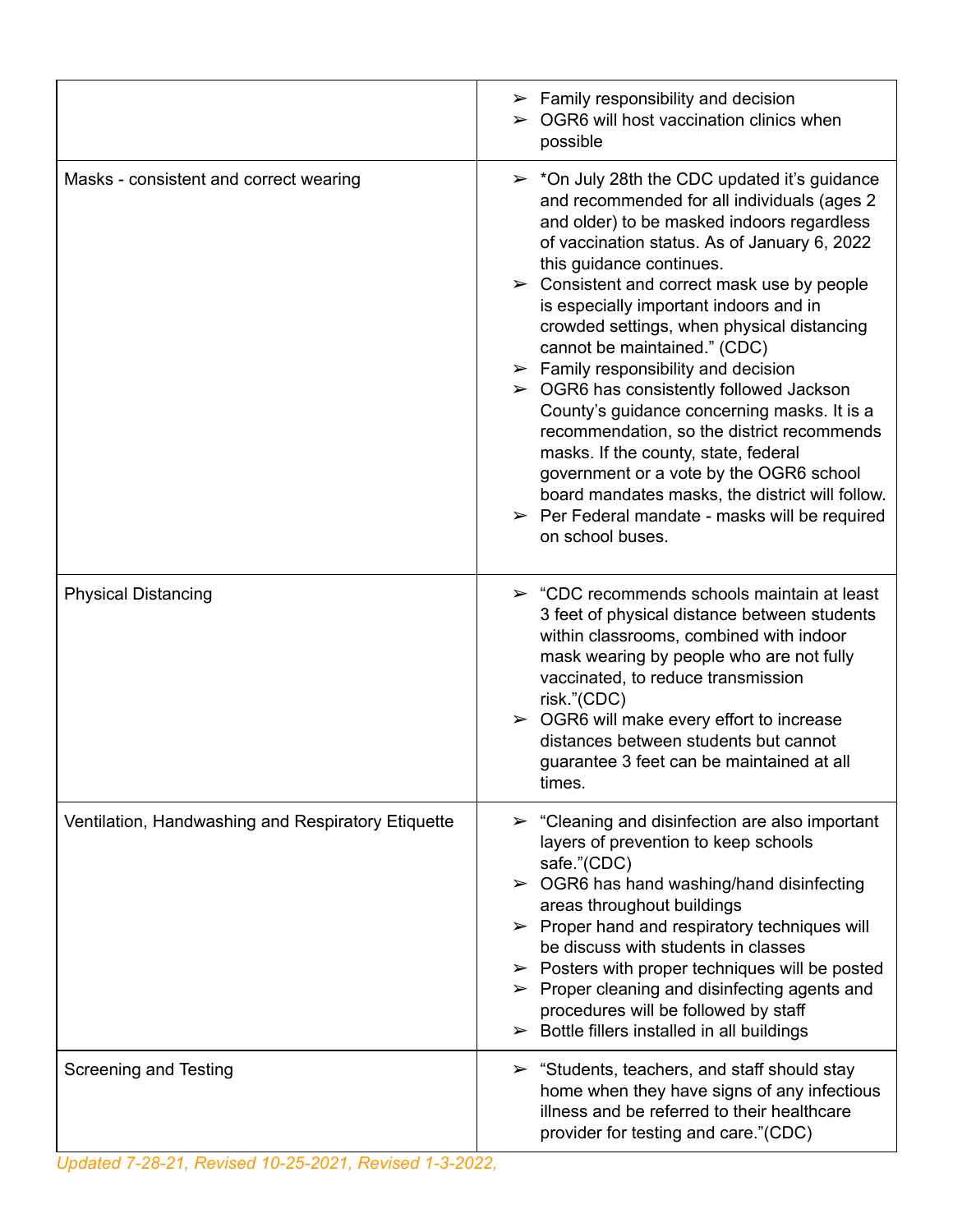|                                   | $\triangleright$ Home screening is a critical component to<br>reducing risk of exposure.<br>$\triangleright$ OGR6 will continue monitoring and screening<br>students by school staff                                                                                                                                                                                                                                                                                                                                                                                                                                                                                                                                                                                                                                                                                                                                                                                                                                                                                                                                                                                                                                                                                                                       |
|-----------------------------------|------------------------------------------------------------------------------------------------------------------------------------------------------------------------------------------------------------------------------------------------------------------------------------------------------------------------------------------------------------------------------------------------------------------------------------------------------------------------------------------------------------------------------------------------------------------------------------------------------------------------------------------------------------------------------------------------------------------------------------------------------------------------------------------------------------------------------------------------------------------------------------------------------------------------------------------------------------------------------------------------------------------------------------------------------------------------------------------------------------------------------------------------------------------------------------------------------------------------------------------------------------------------------------------------------------|
| <b>Accommodating All Students</b> | $\triangleright$ OGR6 will make appropriate<br>accommodations for students with disabilities.                                                                                                                                                                                                                                                                                                                                                                                                                                                                                                                                                                                                                                                                                                                                                                                                                                                                                                                                                                                                                                                                                                                                                                                                              |
| <b>Contact Tracing</b>            | $\triangleright$ It is the hope of the Oak Grove School District<br>that the Jackson County Health Department<br>will complete contact tracing/quarantine and<br>isolation guidance for the coming school year.<br>$\triangleright$ "Those who are fully vaccinated do not need<br>to quarantine as long as they remain<br>symptom free". (CDC)<br>$\triangleright$ For those who are not fully vaccinated, if both<br>people are wearing masks throughout the<br>entire encounter, and greater than 3 feet<br>apart, they do not need to quarantine.(DESE)<br>$\triangleright$ Anyone identified as a close contact to the<br>positive case, within three feet for more than<br>15 minutes, will be mandated to quarantine<br>for 10 days from the date of last exposure<br>with no symptoms. Individuals may test after<br>5 days and, with a negative test result, end<br>quarantine after 7 days (CDC)<br>$\triangleright$ In January updated their quarantine guidance<br>as follows:<br>For positive tests: Isolate for 5 days and<br>return if no symptoms or symptoms are<br>improving. Then mask for an additional 5<br>days.<br>For exposures for those who are vaccinated,<br>wear a mask for 10 days<br>For exposures with no vaccine, quarantine for<br>5 days then mask for an additional 5. |
| COVID-19 Testing                  | $\triangleright$ COVID-19 testing is available for all district<br>staff and students on campus by appointment<br>or contacting your building health<br>professional.<br>$\geq$ As of 1-6-2022 the District has ordered more<br>tests but has not received them. It will be up<br>to the families to test as needed.                                                                                                                                                                                                                                                                                                                                                                                                                                                                                                                                                                                                                                                                                                                                                                                                                                                                                                                                                                                       |
| <b>Health Services</b>            | $\triangleright$ Students' academic, social, emotional, and<br>mental health needs will be provided for with<br>an adaptive instructional plan to account for<br>lost instruction during the pandemic along<br>with health resources available to not only                                                                                                                                                                                                                                                                                                                                                                                                                                                                                                                                                                                                                                                                                                                                                                                                                                                                                                                                                                                                                                                 |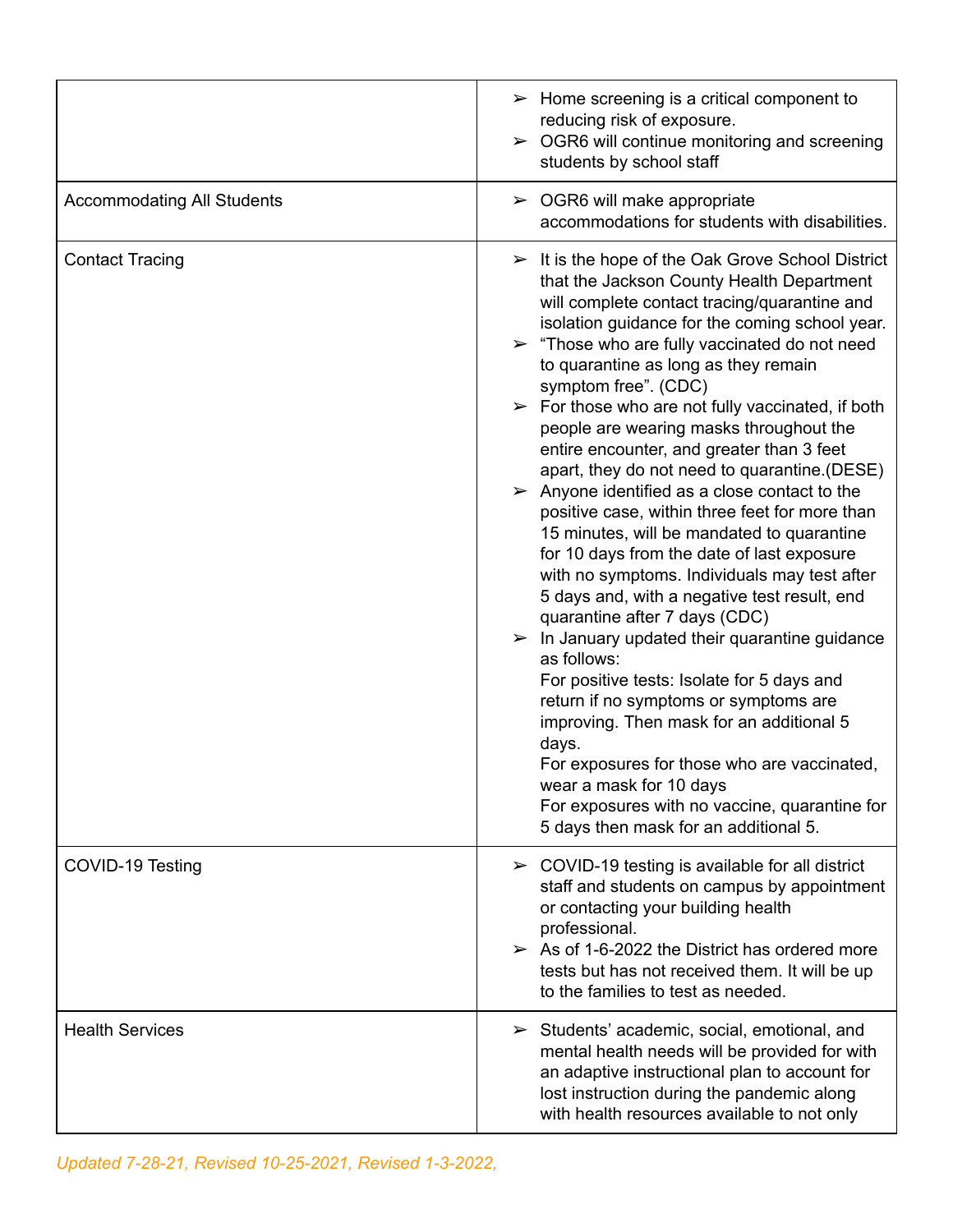|--|

### **Instruction for Students Under Quarantine or Isolation\***

Students quarantined or absent due to COVID will live stream into class and follow their daily schedule

#### **Review**

Oak Grove R-VI reserves the right to modify, revise and/or delete this plan at any time as information becomes available. A review will take place periodically and at a minimum every 6 months but information and data is gathered daily.